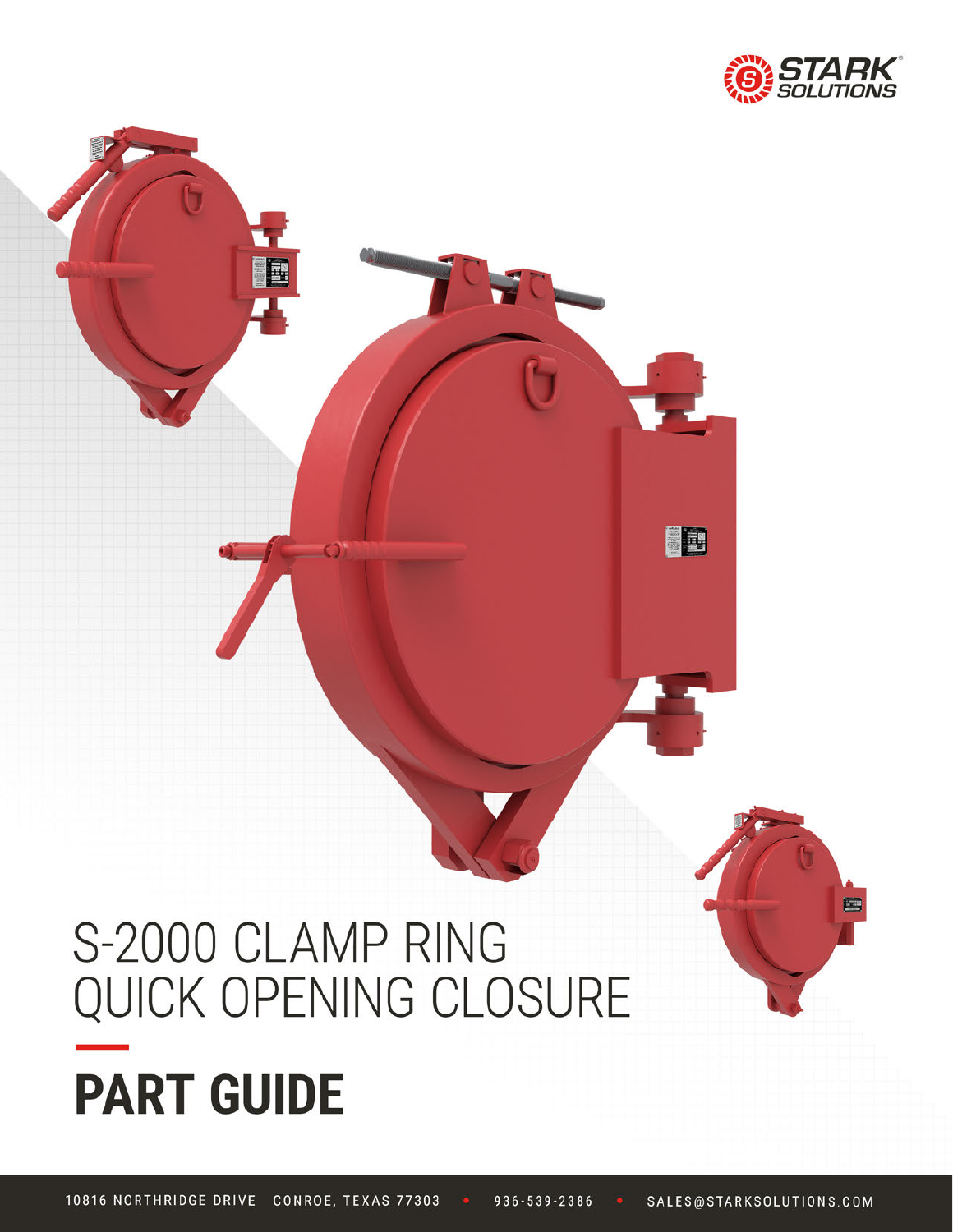

# S-2000 CLAMP RING QUICK OPENING CLOSURE

The S-2000 Clamp Ring Closure is manufactured primarily for pipeline applications ranging from 4" to 48" (DN100 to DN1200) in diameter. We understand the variety of needs that pipeline applications require and as a standard, all closures are certified to ASME B31.3/B31.4/B31.8/CSA Z662 Cat. I with a 0.5/0.6 design factor. High quality components placed in user-friendly locations and features that keep safety priority, and the operator in focus makes the S-2000 an appealing Clamp Style Closure option.



#### BENEFITS:

- Certified to ASME B31.3/B31.4/B31.8/CSA Z662 Cat. I
- 1480 M.A.W.P with 0.5 & 0.6 Design Factor
- Large cross section O-Ring design provides positive seal and protection from tools and debris
- Pressure Alert Valve design without need for O-Ring
- Through bores on all wall thicknesses

#### STANDARDS:

- Door designed per ASME BPVC VIII Div. 1, U-Stamp compliant
- Pressure Alert Valve per UG-35.2 of ASME BPVC VIII Div. 1
- Clamp screw opening assist and door load binder assist on 32" to 48" (DN800 to DN1200) closures
- Nace MR0175 compliant material
- -50° to + 400°F (-45° to 204°C)
- Viton O-Ring supplied with closure

#### OPTIONS:

- Flanged Closure welded connection or one piece
- ASME BPVC VIII Div. 1 with U-Stamp for door only or full closure
- Screw opening assist and load binder on 24" to 30" closures (DN600 to DN750) closures
- Custom wall thickness, vents, and other modifications
- Special Materials and O-Rings

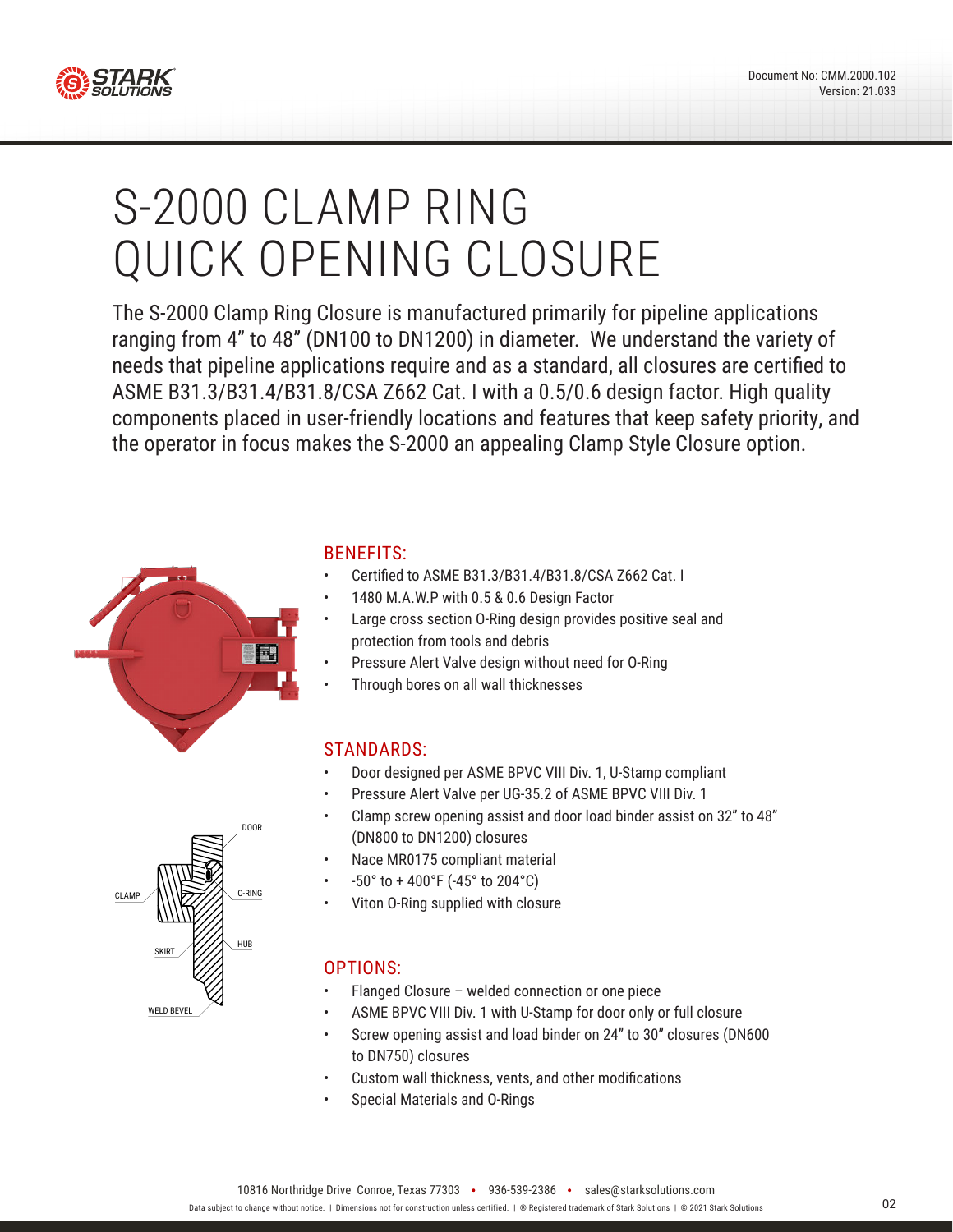### S-2000 Clamp Ring Closure 4" to 20"

#### - ASME B31.3/B31.4/B31.8/CSA Z662 Cat. I (Closure or Hub) - ASME BPVC SEC. VIII Div. 1 U-STAMP (Door)

**DIMENSIONS AND WEIGHTS SIZE WT (LBS) H x W x L** 4" 26 10" x 13" x 6" 6" 57 13" x 17" x 7" 8" 89 16" x 30" x 7" 10" 136 19" x 21" x 8" 12" 217 22" x 26" x 9" 14" 248 24" x 28" x 9" 16" 445 28" x 33" x 10" 18" 571 30" x 36" x 11"

**HUB** = ASME B31.3/B31.4/B31.8/CSA Z662 Cat. I

- Maximum test pressure is 1.5 times design pressure
- \*Full 1480 PSI M.A.W.P. with DF 0.5 and/or 0.6 cannot be met, please consult factory for max. pressure per DF

NOTICE: See table on page 6 for common O-Ring options. Specialty O-Rings available for order upon request.

|                       |                                                              |                                                                                  |                                                                                 | <b>DOOR</b> = U-STAMP ON DOOR WITH U-2A REPORT                                   |                                                                                 |
|-----------------------|--------------------------------------------------------------|----------------------------------------------------------------------------------|---------------------------------------------------------------------------------|----------------------------------------------------------------------------------|---------------------------------------------------------------------------------|
| <b>SIZE</b><br>(Inch) | <b>Matching Wall Thickness &amp;</b><br><b>Pipe Schedule</b> | <b>Horizontal Right Handed</b><br>Series 600<br>M.A.W.P at DF (0.5/0.6): 1480PSI | <b>Horizontal Left Handed</b><br>Series 600<br>M.A.W.P at DF (0.5/0.6): 1480PSI | <b>Horizontal Right Handed</b><br>Series 600<br>M.A.W.P at DF (0.5/0.6): 1480PSI | <b>Horizontal Left Handed</b><br>Series 600<br>M.A.W.P at DF (0.5/0.6): 1480PSI |
|                       |                                                              | <b>PART NUMBER</b>                                                               | <b>PART NUMBER</b>                                                              | <b>PART NUMBER</b>                                                               | <b>PART NUMBER</b>                                                              |
| 4"                    | 0.237''/STD                                                  | CCR-0432-0237-S                                                                  | CCL-0432-0237-S                                                                 | CCR-0432-0237-D                                                                  | CCL-0432-0237-D                                                                 |
| 4"                    | $0.337''$ / XH                                               | CCR-0432-0337-S                                                                  | CCL-0432-0337-S                                                                 | CCR-0432-0337-D                                                                  | CCL-0432-0337-D                                                                 |
| 4"                    | Flanged                                                      | CCR-0432-0000-F                                                                  | CCL-0432-0000-F                                                                 | CCR-0432-0000-F                                                                  | CCL-0432-0000-F                                                                 |
| 6"                    | 0.280''/STD                                                  | CCR-0632-0280-S                                                                  | CCL-0632-0280-S                                                                 | CCR-0632-0280-D                                                                  | CCL-0632-0280-D                                                                 |
| 6''                   | $0.432''$ / XH                                               | CCR-0632-0432-S                                                                  | CCL-0632-0432-S                                                                 | CCR-0632-0432-D                                                                  | CCL-0632-0432-D                                                                 |
| 6"                    | Flanged                                                      | CCR-0632-0000-F                                                                  | CCL-0632-0000-F                                                                 | CCR-0632-0000-F                                                                  | CCL-0632-0000-F                                                                 |
| 8''                   | 0.322" / STD                                                 | CCR-0832-0322-S                                                                  | CCL-0832-0322-S                                                                 | CCR-0832-0322-D                                                                  | CCL-0832-0322-D                                                                 |
| 8''                   | $0.500''$ / XH                                               | CCR-0832-0500-S                                                                  | CCL-0832-0500-S                                                                 | CCR-0832-0500-D                                                                  | CCL-0832-0500-D                                                                 |
| 8''                   | Flanged                                                      | CCR-0832-0000-F                                                                  | CCL-0832-0000-F                                                                 | CCR-0832-0000-F                                                                  | CCL-0832-0000-F                                                                 |
| 10"                   | 0.365''/STD                                                  | CCR-1032-0365-S                                                                  | CCL-1032-0365-S                                                                 | CCR-1032-0365-D                                                                  | CCL-1032-0365-D                                                                 |
| 10"                   | $0.500''$ / XH                                               | CCR-1032-0500-S                                                                  | CCL-1032-0500-S                                                                 | CCR-1032-0500-D                                                                  | CCL-1032-0500-D                                                                 |
| 10"                   | Flanged                                                      | CCR-1032-0000-F                                                                  | CCL-1032-0000-F                                                                 | CCR-1032-0000-F                                                                  | CCL-1032-0000-F                                                                 |
| 12"                   | 0.375''/STD                                                  | CCR-1232-0375-S                                                                  | CCL-1232-0375-S                                                                 | CCR-1232-0375-D                                                                  | CCL-1232-0375-D                                                                 |
| 12"                   | $0.500''$ / XH                                               | CCR-1232-0500-S                                                                  | CCL-1232-0500-S                                                                 | CCR-1232-0500-D                                                                  | CCL-1232-0500-D                                                                 |
| 12"                   | Flanged                                                      | CCR-1232-0000-F                                                                  | CCL-1232-0000-F                                                                 | CCR-1232-0000-F                                                                  | CCL-1232-0000-F                                                                 |
| 14"                   | $0.375''$ / STD                                              | CCR-1432-0375-S                                                                  | CCL-1432-0375-S                                                                 | CCR-1432-0375-D                                                                  | CCL-1432-0375-D                                                                 |
| 14"                   | 0.500" / XH                                                  | CCR-1432-0500-S                                                                  | CCL-1432-0500-S                                                                 | CCR-1432-0500-D                                                                  | CCL-1432-0500-D                                                                 |
| 14"                   | Flanged                                                      | CCR-1432-0000-S                                                                  | CCL-1432-0000-S                                                                 | CCR-1432-0000-F                                                                  | CCL-1432-0000-F                                                                 |
| 16"                   | 0.375''/STD                                                  | CCR-1633-0375-S                                                                  | CCL-1633-0375-S                                                                 | CCR-1633-0375-D                                                                  | CCL-1633-0375-D                                                                 |
| 16"                   | $0.500''$ / XH                                               | CCR-1633-0500-S                                                                  | CCL-1633-0500-S                                                                 | CCR-1633-0500-D                                                                  | CCL-1633-0500-D                                                                 |
| 16"                   | Flanged                                                      | CCR-1633-0000-F                                                                  | CCL-1633-0000-F                                                                 | CCR-1633-0000-F                                                                  | CCL-1633-0000-F                                                                 |
| 18"                   | 0.375''/STD                                                  | CCR-1833-0375-S                                                                  | CCL-1833-0375-S                                                                 | CCR-1833-0375-D                                                                  | CCL-1833-0375-D                                                                 |
| 18"                   | $0.500''$ / XH                                               | CCR-1833-0500-S                                                                  | CCL-1833-0500-S                                                                 | CCR-1833-0500-D                                                                  | CCL-1833-0500-D                                                                 |
| 18"                   | Flanged                                                      | CCR-1833-0000-F                                                                  | CCL-1833-0000-F                                                                 | CCR-1833-0000-F                                                                  | CCL-1833-0000-F                                                                 |

**CLOSURE** = ASME B31.3/B31.4/B31.8/CSA Z662 Cat. I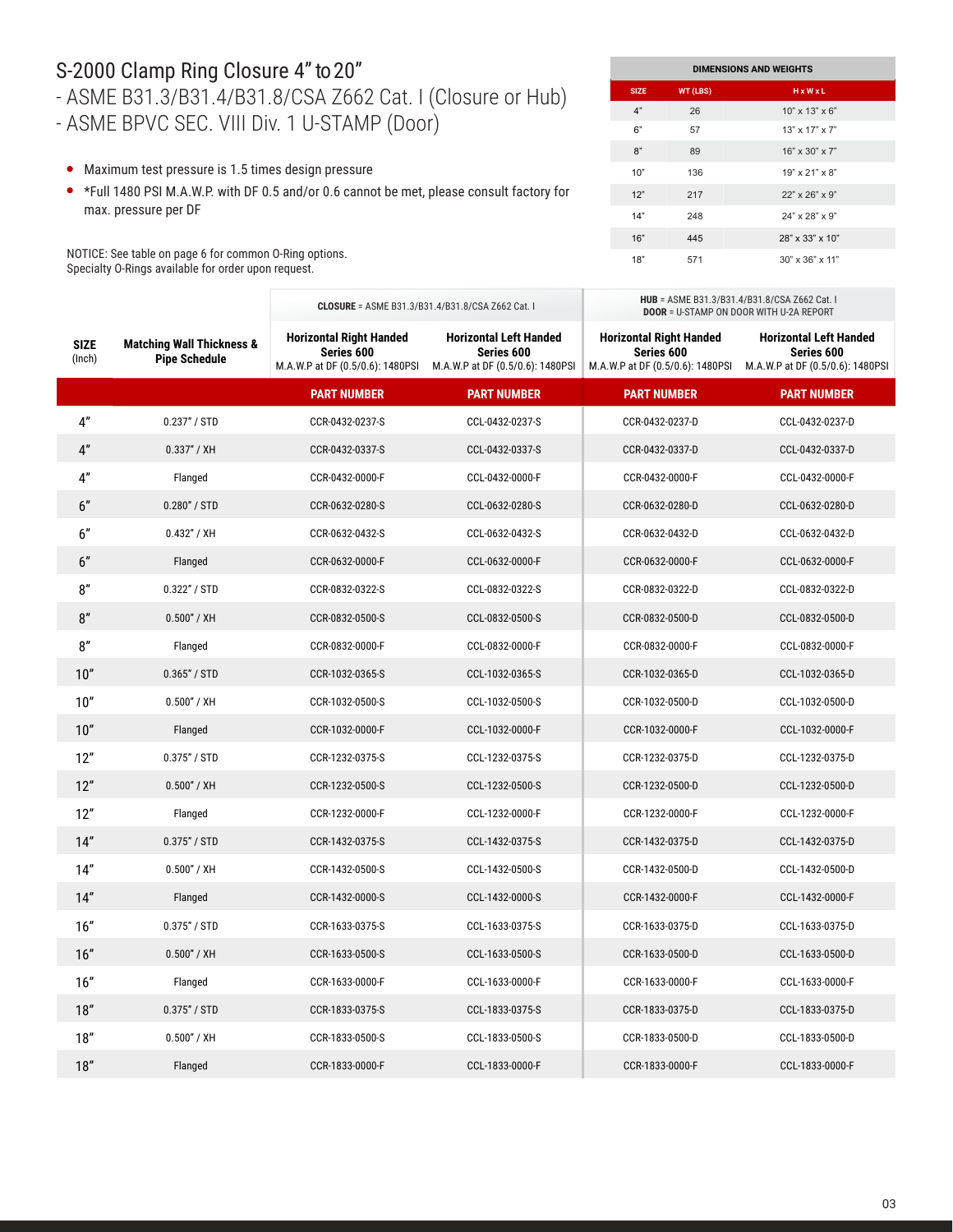#### S-2000 Clamp Ring Closure 20" to 30"

# - ASME B31.3/B31.4/B31.8/CSA Z662 Cat. I (Closure or Hub)

- ASME BPVC SEC. VIII Div. 1 U-STAMP (Door)

- Maximum test pressure is 1.5 times design pressure
- \*Full 1480 PSI M.A.W.P. with DF 0.5 and/or 0.6 cannot be met, please consult factory for max. pressure per DF

NOTICE: See table on page 6 for common O-Ring options. Specialty O-Rings available for order upon request.

| <b>DIMENSIONS AND WEIGHTS</b> |          |                             |  |  |  |
|-------------------------------|----------|-----------------------------|--|--|--|
| <b>SIZE</b>                   | WT (LBS) | $H \times W \times L$       |  |  |  |
| 20"                           | 697      | $33" \times 39" \times 12"$ |  |  |  |
| 22"                           | 901      | 36" x 42" x 12"             |  |  |  |
| 24"                           | 1106     | 39" x 45" x 13"             |  |  |  |
| 26"                           | 1387     | 42" x 48" x 14"             |  |  |  |
| 28"                           | 1668     | 45" x 51" x 15"             |  |  |  |
| 30"                           | 1948     | 48" x 55" x 16"             |  |  |  |

|                       |                                                              | CLOSURE = ASME B31.3/B31.4/B31.8/CSA Z662 Cat. I                                 |                                                                                 | HUB = ASME B31.3/B31.4/B31.8/CSA Z662 Cat. I<br><b>DOOR = U-STAMP ON DOOR WITH U-2A REPORT</b> |                                                                                 |  |
|-----------------------|--------------------------------------------------------------|----------------------------------------------------------------------------------|---------------------------------------------------------------------------------|------------------------------------------------------------------------------------------------|---------------------------------------------------------------------------------|--|
| <b>SIZE</b><br>(Inch) | <b>Matching Wall Thickness &amp;</b><br><b>Pipe Schedule</b> | <b>Horizontal Right Handed</b><br>Series 600<br>M.A.W.P at DF (0.5/0.6): 1480PSI | <b>Horizontal Left Handed</b><br>Series 600<br>M.A.W.P at DF (0.5/0.6): 1480PSI | <b>Horizontal Right Handed</b><br>Series 600<br>M.A.W.P at DF (0.5/0.6): 1480PSI               | <b>Horizontal Left Handed</b><br>Series 600<br>M.A.W.P at DF (0.5/0.6): 1480PSI |  |
|                       |                                                              | <b>PART NUMBER</b>                                                               | <b>PART NUMBER</b>                                                              | <b>PART NUMBER</b>                                                                             | <b>PART NUMBER</b>                                                              |  |
| 20"                   | 0.375" / STD                                                 | CCR-2033-0375-S                                                                  | CCL-2033-0375-S                                                                 | CCR-2033-0375-D                                                                                | CCL-2033-0375-D                                                                 |  |
| 20"                   | 0.500" / XH                                                  | CCR-2033-0500-S                                                                  | CCL-2033-0500-S                                                                 | CCR-2033-0500-D                                                                                | CCL-2033-0500-D                                                                 |  |
| 20"                   | Flanged                                                      | CCR-2033-0000-F                                                                  | CCL-2033-0000-F                                                                 | CCR-2033-0000-F                                                                                | CCL-2033-0000-F                                                                 |  |
| 22"                   | $0.375''/$ STD                                               | CCR-2233-0375-S                                                                  | CCL-2233-0375-S                                                                 | CCR-2233-0375-D                                                                                | CCL-2233-0375-D                                                                 |  |
| 22"                   | 0.500" / XH                                                  | CCR-2233-0500-S                                                                  | CCL-2233-0500-S                                                                 | CCR-2233-0500-D                                                                                | CCL-2233-0500-D                                                                 |  |
| 22"                   | Flanged                                                      | CCR-2233-0000-F                                                                  | CCL-2233-0000-F                                                                 | CCR-2233-0000-F                                                                                | CCL-2233-0000-F                                                                 |  |
| 24"                   | 0.375"/STD                                                   | CCR-2435-0375-S                                                                  | CCL-2435-0375-S                                                                 | CCR-2435-0375-S                                                                                | CCL-2435-0375-S                                                                 |  |
| 24"                   | 0.500"                                                       | CCR-2433-0500-S                                                                  | CCL-2433-0500-S                                                                 | CCR-2433-0500-D                                                                                | CCL-2433-0500-D                                                                 |  |
| 24"                   | 0.625"                                                       | CCR-2433-0625-S                                                                  | CCL-2433-0625-S                                                                 | CCR-2433-0625-D                                                                                | CCL-2433-0625-D                                                                 |  |
| 24"                   | 0.750"                                                       | CCR-2433-0750-S                                                                  | CCL-2433-0750-S                                                                 | CCR-2433-0750-D                                                                                | CCL-2433-0750-D                                                                 |  |
| 24"                   | Flanged                                                      | CCR-2433-0000-F                                                                  | CCL-2433-0000-F                                                                 | CCR-2433-0000-F                                                                                | CCL-2433-0000-F                                                                 |  |
| 26"                   | $0.375$ "/STD                                                | CCR-2633-0375-P*                                                                 | CCL-2633-0375-P*                                                                | CCR-2633-0375-P*                                                                               | CCL-2633-0375-P*                                                                |  |
| 26"                   | 0.500"                                                       | CCR-2633-0500-S                                                                  | CCL-2633-0500-S                                                                 | CCR-2633-0500-D                                                                                | CCL-2633-0500-D                                                                 |  |
| 26"                   | 0.625"                                                       | CCR-2633-0625-S                                                                  | CCL-2633-0625-S                                                                 | CCR-2633-0625-D                                                                                | CCL-2633-0625-D                                                                 |  |
| 26"                   | 0.750"                                                       | CCR-2633-0750-S                                                                  | CCL-2633-0750-S                                                                 | CCR-2633-0750-D                                                                                | CCL-2633-0750-D                                                                 |  |
| 26"                   | Flanged                                                      | CCR-2633-0000-F                                                                  | CCL-2633-0000-F                                                                 | CCR-2633-0000-F                                                                                | CCL-2633-0000-F                                                                 |  |
| 28"                   | 0.375"/STD                                                   | CCR-2833-0375-P*                                                                 | CCL-2833-0375-P*                                                                | CCR-2833-0375-P*                                                                               | CCL-2833-0375-P*                                                                |  |
| 28"                   | 0.500"                                                       | CCR-2834-0500-S                                                                  | CCL-2834-0500-S                                                                 | CCR-2834-0500-D                                                                                | CCL-2834-0500-D                                                                 |  |
| 28"                   | 0.625"                                                       | CCR-2833-0625-S                                                                  | CCL-2833-0625-S                                                                 | CCR-2833-0625-D                                                                                | CCL-2833-0625-D                                                                 |  |
| 28"                   | 0.750"                                                       | CCR-2833-0750-S                                                                  | CCL-2833-0750-S                                                                 | CCR-2833-0750-D                                                                                | CCL-2833-0750-D                                                                 |  |
| 28"                   | Flanged                                                      | CCR-2833-0000-F                                                                  | CCL-2833-0000-F                                                                 | CCR-2833-0000-F                                                                                | CCL-2833-0000-F                                                                 |  |
| 30"                   | 0.375"                                                       | CCR-3035-0375-P*                                                                 | CCL-3035-0375-P*                                                                | CCR-3035-0375-P*                                                                               | CCL-3035-0375-P*                                                                |  |
| 30"                   | 0.500"                                                       | CCR-3035-0500-S                                                                  | CCL-3035-0500-S                                                                 | CCR-3035-0500-D                                                                                | CCL-3035-0500-D                                                                 |  |
| 30"                   | 0.625"                                                       | CCR-3033-0625-S                                                                  | CCL-3033-0625-S                                                                 | CCR-3033-0625-D                                                                                | CCL-3033-0625-D                                                                 |  |
| 30"                   | 0.750"                                                       | CCR-3033-0750-S                                                                  | CCL-3033-0750-S                                                                 | CCR-3033-0750-D                                                                                | CCL-3033-0750-D                                                                 |  |
| 30"                   | 0.875"                                                       | CCR-3033-0875-S                                                                  | CCL-3033-0875-S                                                                 | CCR-3033-0875-D                                                                                | CCL-3033-0875-D                                                                 |  |
| $30"$                 | Flanged                                                      | CCR-3033-0000-F                                                                  | CCL-3033-0000-F                                                                 | CCR-3033-0000-F                                                                                | CCL-3033-0000-F                                                                 |  |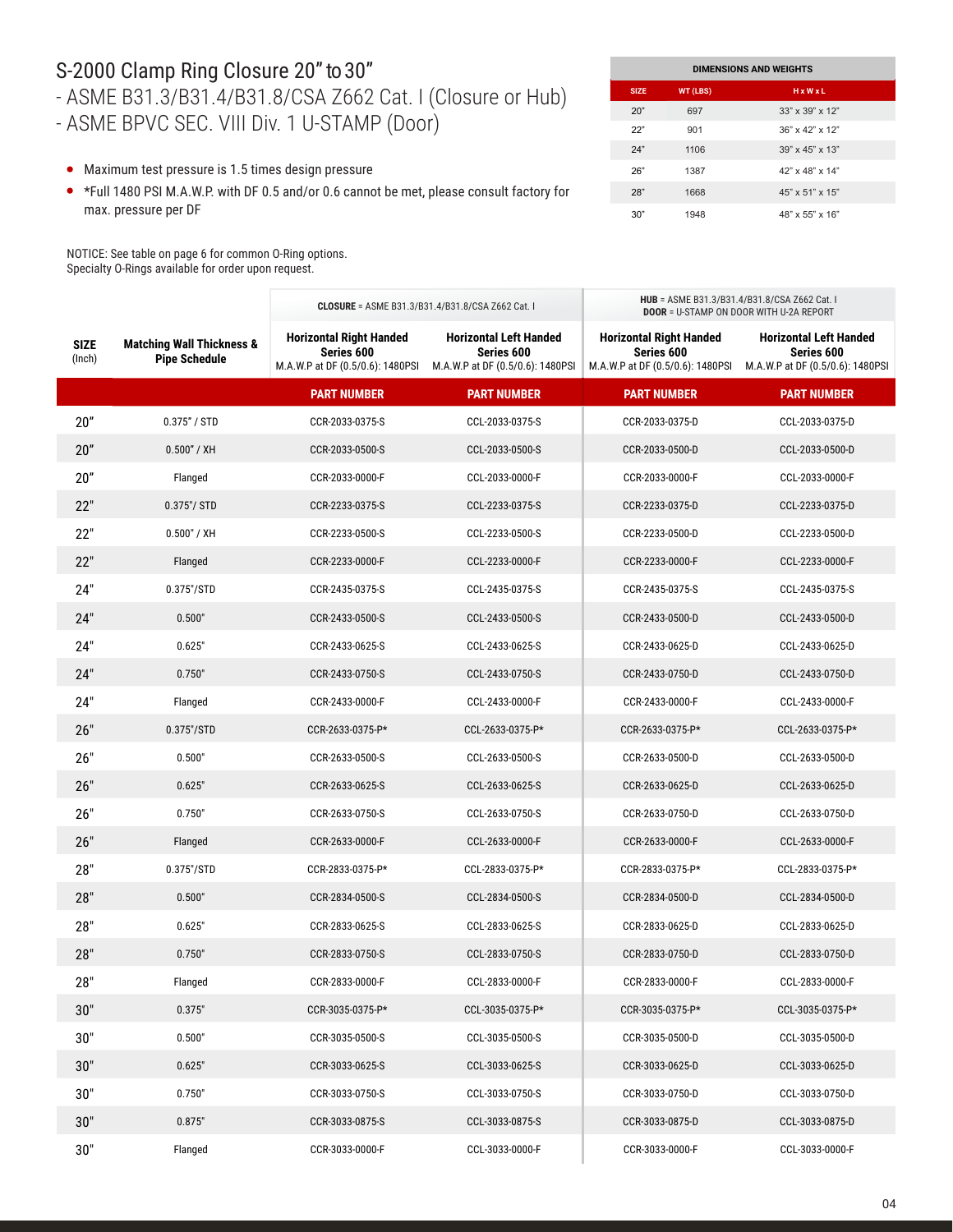#### S-2000 Clamp Ring Closure 36" to 48"

## - ASME B31.3/B31.4/B31.8/CSA Z662 Cat. I (Closure or Hub)

- ASME BPVC SEC. VIII Div. 1 U-STAMP (Door)

| <b>DIMENSIONS AND WEIGHTS</b> |          |                             |  |  |  |
|-------------------------------|----------|-----------------------------|--|--|--|
| <b>SIZE</b>                   | WT (LBS) | $H \times W \times L$       |  |  |  |
| 36"                           | 3327     | $57" \times 60" \times 18"$ |  |  |  |
| 42"                           | 4340     | 66" x 70" x 21"             |  |  |  |
| 48"                           | 5354     | 75" x 79" x 24"             |  |  |  |

- Maximum test pressure is 1.5 times design pressure
- \*Full 1480 PSI M.A.W.P. with DF 0.5 and/or 0.6 cannot be met, please consult factory for max. pressure per DF

NOTICE: See table on page 6 for common O-Ring options. Specialty O-Rings available for order upon request.

|                       |                                                              | <b>CLOSURE</b> = ASME B31.3/B31.4/B31.8/CSA Z662 Cat. I                          |                                                                                 | HUB = ASME B31.3/B31.4/B31.8/CSA Z662 Cat. I<br><b>DOOR = U-STAMP ON DOOR WITH U-2A REPORT</b> |                                                                                 |  |
|-----------------------|--------------------------------------------------------------|----------------------------------------------------------------------------------|---------------------------------------------------------------------------------|------------------------------------------------------------------------------------------------|---------------------------------------------------------------------------------|--|
| <b>SIZE</b><br>(Inch) | <b>Matching Wall Thickness &amp;</b><br><b>Pipe Schedule</b> | <b>Horizontal Right Handed</b><br>Series 600<br>M.A.W.P at DF (0.5/0.6): 1480PSI | <b>Horizontal Left Handed</b><br>Series 600<br>M.A.W.P at DF (0.5/0.6): 1480PSI | <b>Horizontal Right Handed</b><br>Series 600<br>M.A.W.P at DF (0.5/0.6): 1480PSI               | <b>Horizontal Left Handed</b><br>Series 600<br>M.A.W.P at DF (0.5/0.6): 1480PSI |  |
|                       |                                                              | <b>PART NUMBER</b>                                                               | <b>PART NUMBER</b>                                                              | <b>PART NUMBER</b>                                                                             | <b>PART NUMBER</b>                                                              |  |
| 36"                   | 0.375"/ STD                                                  | CCR-3635-0375-P*                                                                 | CCL-3635-0375-P*                                                                | CCR-3635-0375-P*                                                                               | CCL-3635-0375-P*                                                                |  |
| 36"                   | 0.500"                                                       | CCR-3635-0500-P*                                                                 | CCL-3635-0500-P*                                                                | CCR-3635-0500-P*                                                                               | CCL-3635-0500-P*                                                                |  |
| 36"                   | 0.625"                                                       | CCR-3633-0625-S                                                                  | CCL-3633-0625-S                                                                 | CCR-3633-0625-D                                                                                | CCL-3633-0625-D                                                                 |  |
| 36"                   | 0.750"                                                       | CCR-3633-0750-S                                                                  | CCL-3633-0750-S                                                                 | CCR-3633-0750-D                                                                                | CCL-3633-0750-D                                                                 |  |
| 36"                   | 0.875"                                                       | CCR-3633-0875-S                                                                  | CCL-3633-0875-S                                                                 | CCR-3633-0875-D                                                                                | CCL-3633-0875-D                                                                 |  |
| 36"                   | Flanged                                                      | CCR-3633-0000-F                                                                  | CCL-3633-0000-F                                                                 | CCR-3633-0000-F                                                                                | CCL-3633-0000-F                                                                 |  |
| 42"                   | 0.375" / STD                                                 | CCR-4235-0375-P*                                                                 | CCL-4235-0375-P*                                                                | CCR-4235-0375-P*                                                                               | CCL-4235-0375-P*                                                                |  |
| 42"                   | 0.500"                                                       | CCR-4235-0500-P*                                                                 | CCL-4235-0500-P*                                                                | CCR-4235-0500-P*                                                                               | CCL-4233-0500-P*                                                                |  |
| 42"                   | 0.625"                                                       | CCR-4235-0625-S                                                                  | CCL-4235-0625-S                                                                 | CCR-4235-0625-D                                                                                | CCL-4235-0625-D                                                                 |  |
| 42"                   | 0.750"                                                       | CCR-4233-0750-S                                                                  | CCL-4233-0750-S                                                                 | CCR-4233-0750-D                                                                                | CCL-4233-0750-D                                                                 |  |
| 42"                   | 0.875"                                                       | CCR-4233-0875-S                                                                  | CCL-4233-0875-S                                                                 | CCR-4233-0875-D                                                                                | CCL-4233-0875-D                                                                 |  |
| 42"                   | 1.000"                                                       | CCR-4233-1000-S                                                                  | CCL-4233-1000-S                                                                 | CCR-4233-1000-D                                                                                | CCL-4233-1000-D                                                                 |  |
| 42"                   | Flanged                                                      | CCR-4233-0000-F                                                                  | CCL-4233-0000-F                                                                 | CCR-4233-0000-F                                                                                | CCL-4233-0000-F                                                                 |  |
| 48"                   | 0.375" / STD                                                 | CCR-4835-0375-P*                                                                 | CCL-4835-0375-P*                                                                | CCR-4835-0375-P*                                                                               | CCL-4835-0375-P*                                                                |  |
| 48"                   | 0.500"                                                       | CCR-4835-0500-P*                                                                 | CCL-4835-0500-P*                                                                | CCR-4835-0500-P*                                                                               | CCL-4835-0500-P*                                                                |  |
| 48"                   | 0.625"                                                       | CCR-4835-0625-P*                                                                 | CCR-4835-0625-P*                                                                | CCR-4835-0625-P*                                                                               | CCR-4835-0625-P*                                                                |  |
| 48"                   | 0.750"                                                       | CCR-4835-0750-S                                                                  | CCR-4835-0750-S                                                                 | CCR-4835-0750-D                                                                                | CCR-4835-0750-D                                                                 |  |
| 48"                   | 0.875"                                                       | CCR-4833-0875-S                                                                  | CCL-4833-0875-S                                                                 | CCR-4833-0875-D                                                                                | CCL-4833-0875-D                                                                 |  |
| 48"                   | 1.000"                                                       | CCR-4833-1000-S                                                                  | CCL-4833-1000-S                                                                 | CCR-4833-1000-D                                                                                | CCL-4833-1000-D                                                                 |  |
| 48"                   | Flanged                                                      | CCR-4833-0000-F                                                                  | CCL-4833-0000-F                                                                 | CCR-4833-0000-F                                                                                | CCL-4833-0000-F                                                                 |  |